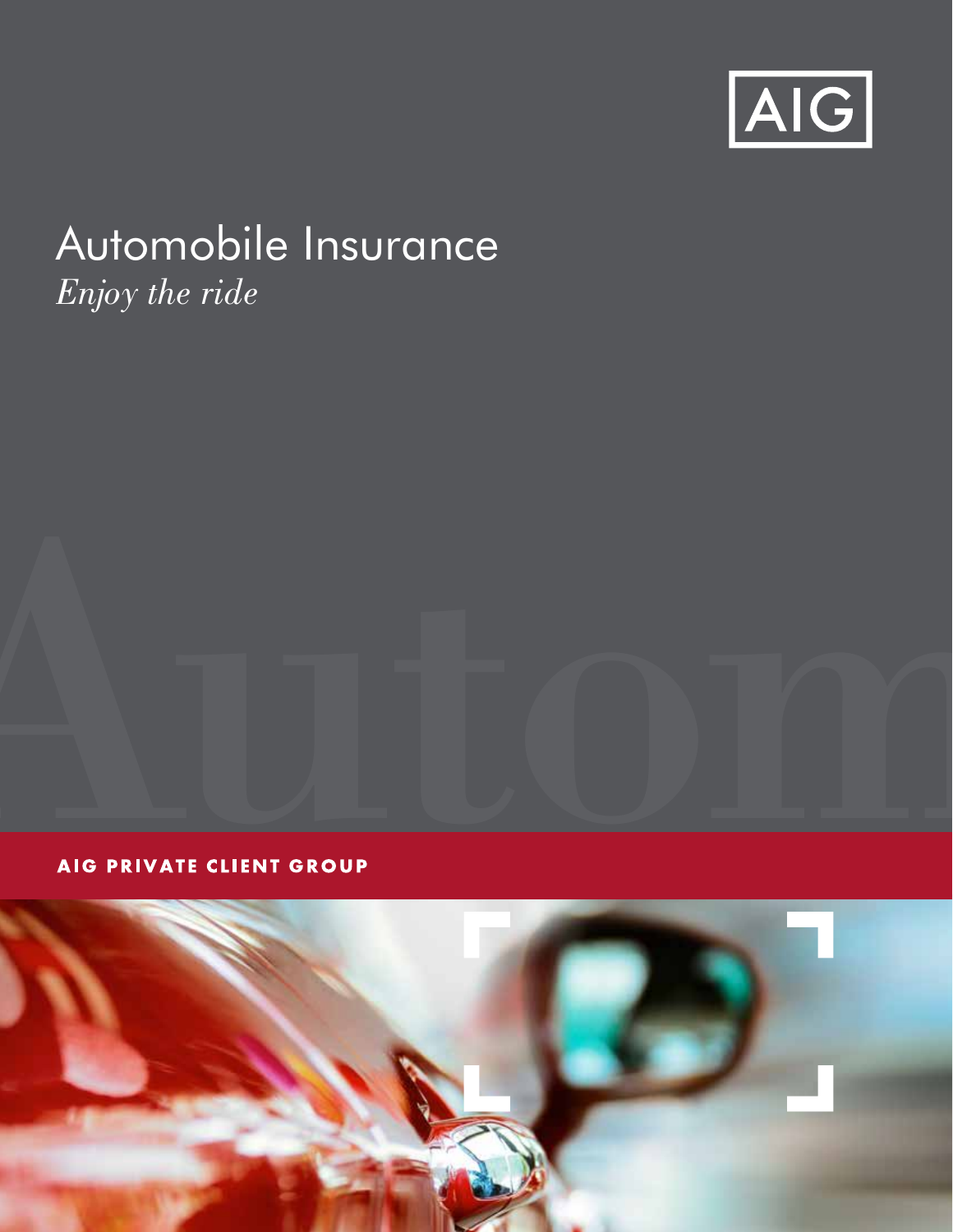# Shift your perception of automobile insurance

It took a lot more than a license to get into your vehicles. We understand the success necessary to attain the finest craftsmanship on wheels—and AIG Private Client Group, a division of the member companies of American International Group, Inc. (AIG), shares your passion for keeping it protected. We can design an elegant but powerful insurance plan around your driven lifestyle, so you can focus on the road ahead.

Following are just a few of the many advantages of our automobile insurance:

#### Agreed value

We work with you to determine the value of your vehicle(s). If a total loss occurs, you'll receive that agreed-upon amount, regardless of market depreciation.<sup>1</sup>

#### Worldwide coverage

Most auto insurance policies limit coverage to accidents that happen in the US and its territories. With us, you're protected no matter where your travels take you.<sup>2</sup>

#### New vehicle replacement

If a new vehicle<sup>3</sup> is "totaled" within three years of its purchase, you can opt to receive the agreed value; replace it with a vehicle of the same year, make and model; or receive a new vehicle of the same make and like model—including hybrids or alternate fuel editions.

#### Waiver of deductible

If your car is damaged beyond repair, your deductible will be waived.

#### Transportation expense

You can be reimbursed, with no per-day limit, for the costs to rent a vehicle while yours is being repaired. You have the option to rent a car of comparable value as well.4

1 Depreciation is applied to regular use vehicles at renewal. However, depreciation is not applied to collector vehicles at renewal.

2 Restrictions apply. Also, some countries/jurisdictions require the purchase of local coverage.

- 3 Not previously titled.
- 4 Up to \$12,500.
- 5 Unless the parts are no longer made; excludes window glass.

#### Emergency living expenses

If your car breaks down or you're in an accident far from home, you can be reimbursed for lodging and related expenses.

#### Original manufacturers' parts

If repairs must be made, only original manufacturers' parts will be used.5

#### Personal property

If personal property is either damaged during an accident or stolen from your vehicle, you can replace it with an item of like kind and quality without having to pay a deductible.

#### Pet coverage

If the family dog or cat is injured during an accident, you can be reimbursed for related expenses.

#### Cash settlement (optional)

If damage to your vehicle equates to more than half of its agreed value, you may not want to keep it—even when repairs are possible. Our cash payout option is offered at a lower threshold than most carriers will allow.



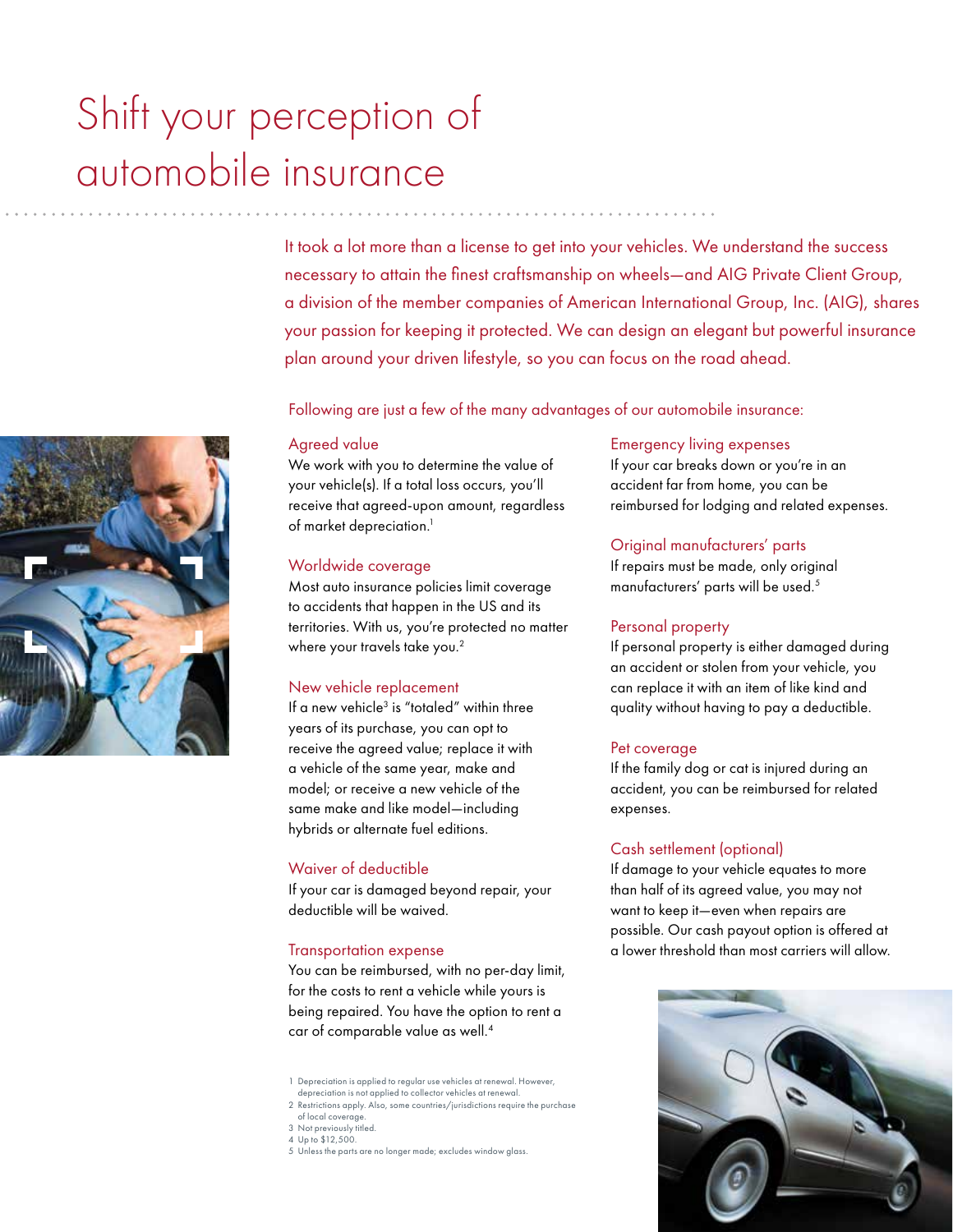

#### Collector vehicles

Whether you own a single collector car or a multi-million dollar collection, you can benefit from exceptional coverage and service. In addition, we can work closely with you to proactively address any exposures that may threaten the value of your collection. Minimize coverage gaps and administrative hassles by packaging collector and regular-use autos on the same policy.

#### Appraiser and restoration referrals

Take advantage of our network of specialists—including appraisers, car transport companies and vintage vehicle restorers—to help maintain the value of your collection.

*A policyholder's business partner borrowed his \$465,000 luxury vehicle and struck a mailbox. It was estimated that repairs could cost more than \$250,000 and take up to six months to complete. In addition, the policyholder would need to continue making his substantial monthly payments throughout the repair period. The costs and timeframe weresimply unreasonable, so we came up with a better solution.*

*We located and purchased an exact replica of the vehicle to replace the damaged one. When our policyholder arrived at the dealership, all documents were prepared and ready for his signature—he drove his new car off the lot that day.*

#### Transit and storage consultation

We can advise on the proper design and maintenance of your storage facility as well as use state-of-the-art technology to detect potential hazards. We also can counsel you on the best methods to move your collection from one location to another.

#### Risk assessments

Is there a disaster plan in place at your storage facility? We can provide a comprehensive vulnerability assessment to identify factors that could threaten your vehicles and recommend steps you can take to safeguard them.

#### More than just insurance

Comprehensive coverage is just the beginning. AIG Private Client Group can help:

- Reduce the chance of property damage
- Maximize safety
- Ensure that the right amount of coverage is in place
- Offer unparalleled support at claim time

#### Insurance for your world

Our program considers your assets as well as your lifestyle. Policies complement one another, helping eliminate gaps or overlaps in coverage. Look to us to safeguard all that you hold dear by covering:

- Homes
	- Excess Liability
- Yachts
- Automobiles
- And more…
- Private Collections